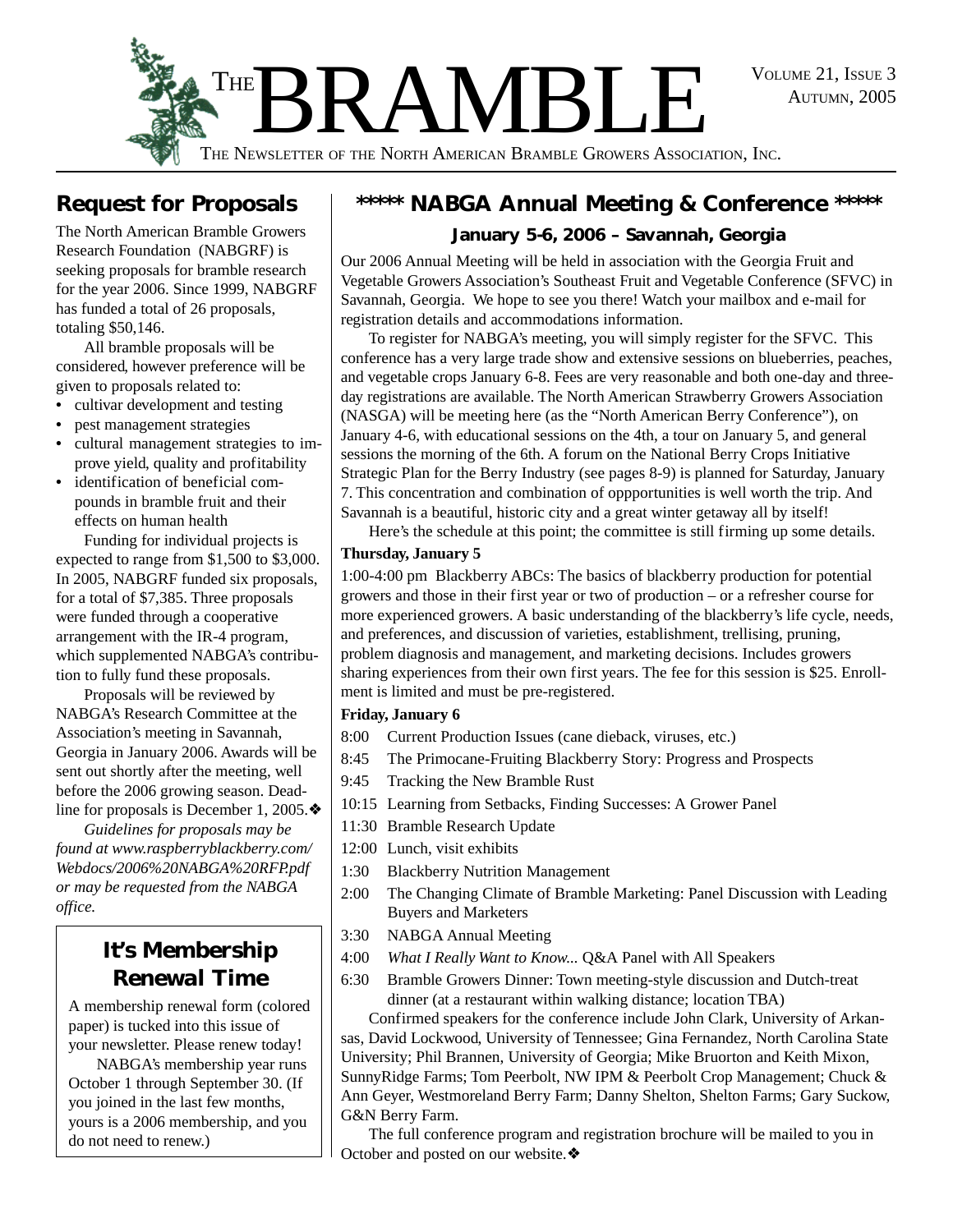October 20, 2005 — **Raspberry High Tunnel Open House**, 1 to 4 pm at Cornell's East Ithaca Farm. For more information contact Cathy Heidenreich, mcm4@cornell.edu or 315-787-2367.

October 25, 26 – **National Berry Crop Initiative Strategic Planning Workshop** in Geneva, New York. See pages 8-9. For registration info, visit the "Events" section of our website or contact NABGA.

December 1-2 —**Northwest Center for Small Fruits Research annual conference**, in Portland. For more information contact Philip Gütt at (541) 758-4043 or philip@oregon-berries.com.

January 5-6, 2006 – **NABGA Annual Meeting and Conference.** See page 1.

January 9-10, 2006 —**57th Western Small Fruit Pest Conference** at Washington State University's Mt. Vernon Research and Extension Center. For more information contact Tom Walters at 360- 848-6143 or twwalters@wsu.edu.

February 15-16, 2006 –**NABGA Regional Meeting,** Syracuse, New York. See box to right.

### I D E A C O R N E R

### **Picking LOTS of Berries**

On August 8, NABGA member The Happy Berry (Walker Miller) in Six Mile, SC, announced the first world record for pounds of rabbiteye blueberries picked per hour. According to *Guinness World Records*, the only previous category was for most blueberries picked in eight hours by an individual, and there is no current record holder. The Happy Berry felt that eight hours was so long a time that only commercial pickers would be likely to attempt to set a record. To encourage more participation, they designed a picking contest to measure the pounds picked per hour, and lobbied *Guinness World Records* to add this category to their books. For more information visit www.TheHappyBerry.com.

Even if you don't want to get into the *Guinness Book of World Records*, you might want to consider holding picking

### EVENTS **NABGA Regional Meeting February 15-16, 2006 – Syracuse, New York**

NABGA will hold a Regional Meeting in cooperation with the New York State Berry Growers Association as part of the Empire State Fruit and Vegetable Expo. NABGA will sponsor an intensive workshop on the "ABCs of Raspberry Production" on Thursday, February 15 and an expanded program of bramble sessions and discussions on February 15 and 16. Speakers will include small fruit breeder Courtney Weber and ExtensionSpecialist Marvin Pritts, both from Cornell. The New York State Berry Growers Association meeting on Friday, February 16 will also include sessions on blueberries and strawberries. The Empire State Fruit and Vegetable Expo covers many commodities and has a large trade show.

There's still time to make suggestions of topics you'd like included in the program. If you've got some ideas, contact Executive Council members Nate Nourse 9413-665-2658 or info@noursefarms.com) or Dena Fiacchino (315- 963-7286 ext 203, or dcf25@cornell.edu)

Hope to see you there!

п

É

Ē

п

. . . . . .

contests at your own farm. One grower we know holds a picking contest as part of a weekend strawberry festival and gives prizes (gift certificates to the local Home Depot) to the winners. Prizes are awarded for most berries picked by an individual and by a family. Participants have all weekend to make their totals, and each participant's cumulative totals are posted on a whiteboard at the weighing and checkout station.

A contest like this adds fun and an element of competition – and gets a lot of berries picked!

### **Do We Have A Problem?**

Recently, NABGA received the following email from a consumer in Texas:

*There appears to be quite a bit of information on the Internet about the various molds and diseases that can affect raspberries (and any other plant), but almost no information about the edibility of affected fruit.*

*If washed with water, are the grey spot-bearing raspberries safe to eat?*

We responded that raspberries are very perishable and get moldy easily and that washing off the mold really didn't get rid of it. Though it wouldn't hurt you to eat the mold, the fruit wouldn't taste good. We suggested that the best options were to seek out stores that took particular pride in fresh, high quality fruit and

rotated stock frequently, to refrigerate what they bought and use it quickly, and to find a local farm where they could get fresh-picked berries.

 $\blacksquare$ 

 $\blacksquare$  $\blacksquare$  $\blacksquare$  $\blacksquare$  $\blacksquare$  $\blacksquare$  $\blacksquare$  $\blacksquare$ 

 $\blacksquare$ 

 $\blacksquare$  $\begin{array}{c} \hline \end{array}$  $\blacksquare$ 

 $\blacksquare$ 

It certainly doesn't make the industry look good if consumers think that moldy raspberries are to be expected. How would YOU respond to that question? How do YOU assure the quality of what you sell? Can handling be improved in the wholesale/retail process?

If you have comments, send them to NABGA via phone, email, mail or fax!

**\* \* \* \* \***

**Follow-up:** Nourse Farms reports that the Jaclyn variety, mentioned in the last issue of *The Bramble*, is now available through the Nourse catalog.

**The BRAMBLE** is a quarterly publication of the North American Bramble Growers Association (NABGA) and is a benefit of membership in the association. For sample copy, reprint permision, membership information, and advertising rates, contact

NABGA 1138 Rock Rest Road Pittsboro, NC 27312 Phone: 919-542-3687 Fax: 919-542-4037 Email: nabga@mindspring.com *The Bramble © NABGA 2005*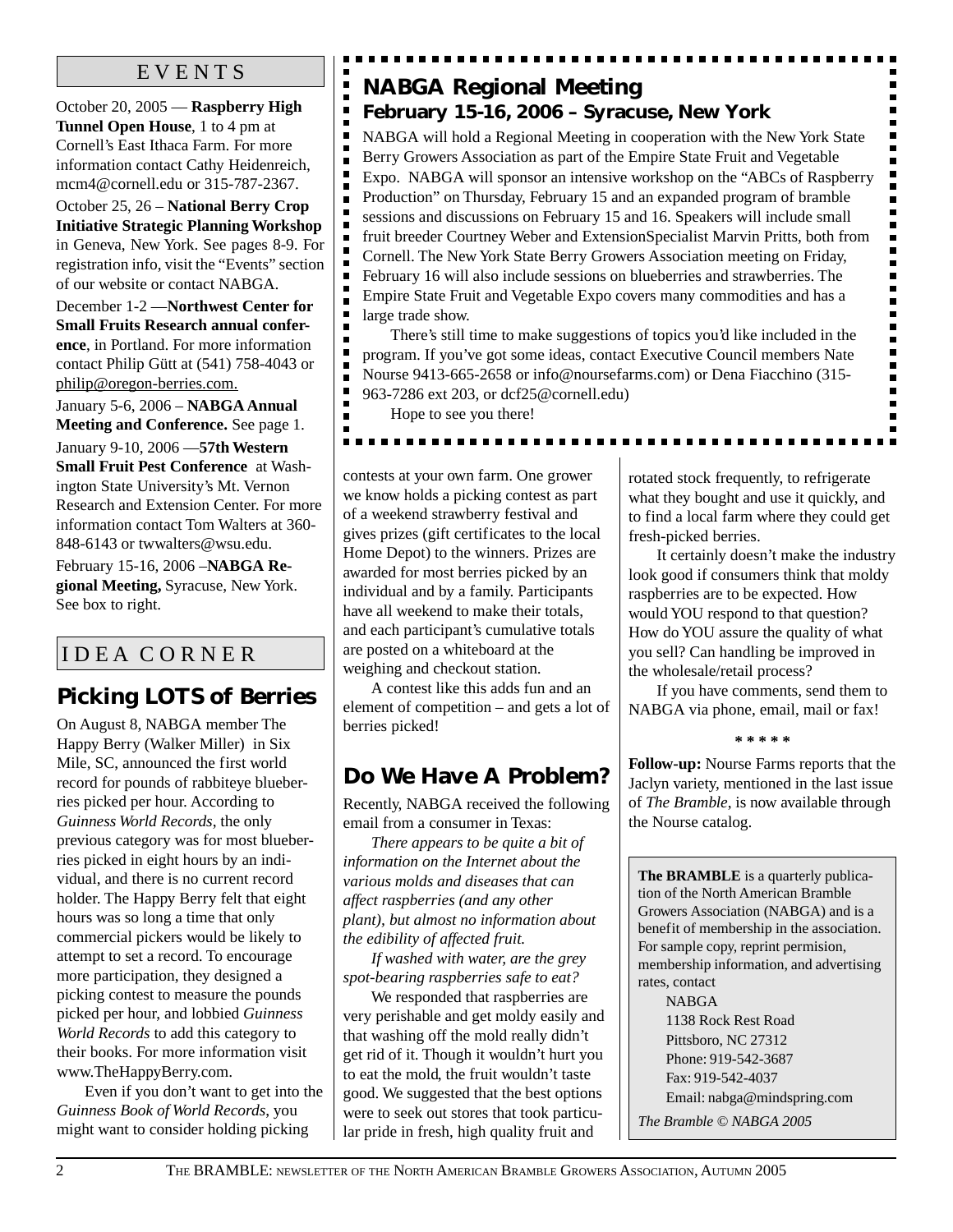### **NABGA Wants YOU...**

...to nominate someone to the NABGA Executive Council or volunteer to run yourself. If you have a little time and a willingness to help *your* organization or know someone else who does, please contact any of the current Executive Council members (see back page) or the NABGA office by December 1.

NABGA's Executive Council, made up of representatives from eight regions, plus officers (elected by the council from its membership), is its board of directors. The Council meets just before the conference and works via phone, email, and letter throughout the year. Representatives serve two-year terms and may serve up to two consecutive terms. The following seats are currently open:

**Region 1** (Represents all of Canada)

**Region 2** ( Represents CT, NH, MA, ME, RI & VT) Currently held by Nate Nourse, who is eligible for re-election.

**\*Region 4** (Represents DE, MD, OH, & WV) Currently held by Sue Loomis, who has served two terms and is not eligible to serve again.

**Region 6** (Represents AR, IN, IL, KS, KY, MN, MO, ND, OK, SD, NE, TN & WI) Currently held by Bob Blain, who has served two terms and is not eligible to serve again.

**Region 8** (Represents AK, AZ, CA, CO, ID, HA, MT, NM, OR, UT, WA, WY, Mexico, Central & South America). Currently held by Tom Walters, who continues on as NABGA Vice President; he can continue to represent this region or a new representative may be elected.

### **Dole Foods to Open Plants in North Carolina**

Dole Foods is planning to build two processing plants and a fruit- and vegetable-oriented biotechnology research center in North Carolina.

Dole subsidiary Bud Antle, Inc. will open a \$54 million vegetable-processing plant and employ 525 workers within three years on the outskirts of Bessemer City, NC. The second packaging plant would handle fruits, especially blueberries According to the NC Department of Agriculture, Dole Food is interested in

# *Briefly Speaking...*

When NABGA President Ervin Lineberger has asked me to take a turn at the "Briefly Speaking" column in this issue of the newsletter, it was easy to think of something to say. I've been working for NABGA now for 18 months and it's been a pleasure.

I'm pleased with the growth in our association, especially in the Pacific Northwest – if you look at the "New Member" list on page 13, you'll see three new members from the Northwest. Two of these, Tom Peerbolt and Henry Bierlink, are members, as are Ervin and I, of the Berry Crops Initiative Steering Committee. Tom & Anna Peerbolt's weekly NW IPM newsletter is a great source of information (you'll see it acknowledged as a source many times in *The Bramble*) and is also helping let people know about NABGA. Henry Bierlink is Executive Secretary of the Washington Red Raspberry Commission. The networking effectiveness of this Initiative is already considerable! With NABGA Vice President Tom Walters also working in Washington state, I think NABGA will continue to build relationships in this leading bramble-producing region. Please continue to help NABGA grow by telling others about the organization and directing them to our website. I'm always glad to send out sample newsletters, too.

In late June, I attended a two-day meeting of fruit and vegetable executive secretaries in Ohio, sponsored by Meister Media, the publisher of *American Fruit Grower* magazine, among others. Also attending were representatives from Ohio, Michigan, New York, Illinois, Pennsylvania, US Apple, and Great American Publishing (publishers of *Fruit Grower News*). It was a great opportunity to meet our counterparts, share information, and compare ways our organizations handled things like newsletters, conferences, and membership. I thank NABGA (and the NC Strawberry Association) for sending me.

Recently, I've been on the phone a lot to members, talking to prospective speakers for the conference or researching articles for the newsletter. It would be even better if I could visit everyone's farm, but talking on the phone comes in a pretty good second best. I felt like I hit the jackpot when I called Art Summerfield in California for the "Grower Profile" in this newsletter (pages 6-7).

I look forward to meeting many more members in person at the annual conference and regional meeting this winter. Please call or send me an e-mail if there is anything I can do for you!

> *Debby Wechsler NABGA Executive Secretary*

purchasing many of the fruit and vegetable crops grown in North Carolina, including apples, blackberries, blueberries, melons, peaches and strawberries.

"North Carolina's agricultural diversity has been a strong selling point for Dole's frozen-fruits plant," said NC Commissioner of Agriculture Steve Troxler. "The volume of product that Dole will need for this plant is just mindboggling."

Dole Foods has approached officials at N.C. State University, the University of North Carolina, and Duke University about helping create the biotechnology

research center in Kannapolis, NC, where David Murdock, head of Dole Foods, bought a closed textile plant in downtown Kannapolis last year.

According to a memo sent to the University of North Carolina's Board of Governors by system President Molly Broad (reported in the *Salisbury Post)*, Dole's plan has three components: a "biopolis", construction of the two Dole Foods plants, and contracting to buy "all the berries North Carolina can grow."

The *Post* said plans for the biopolis include:

*Continued on page 4*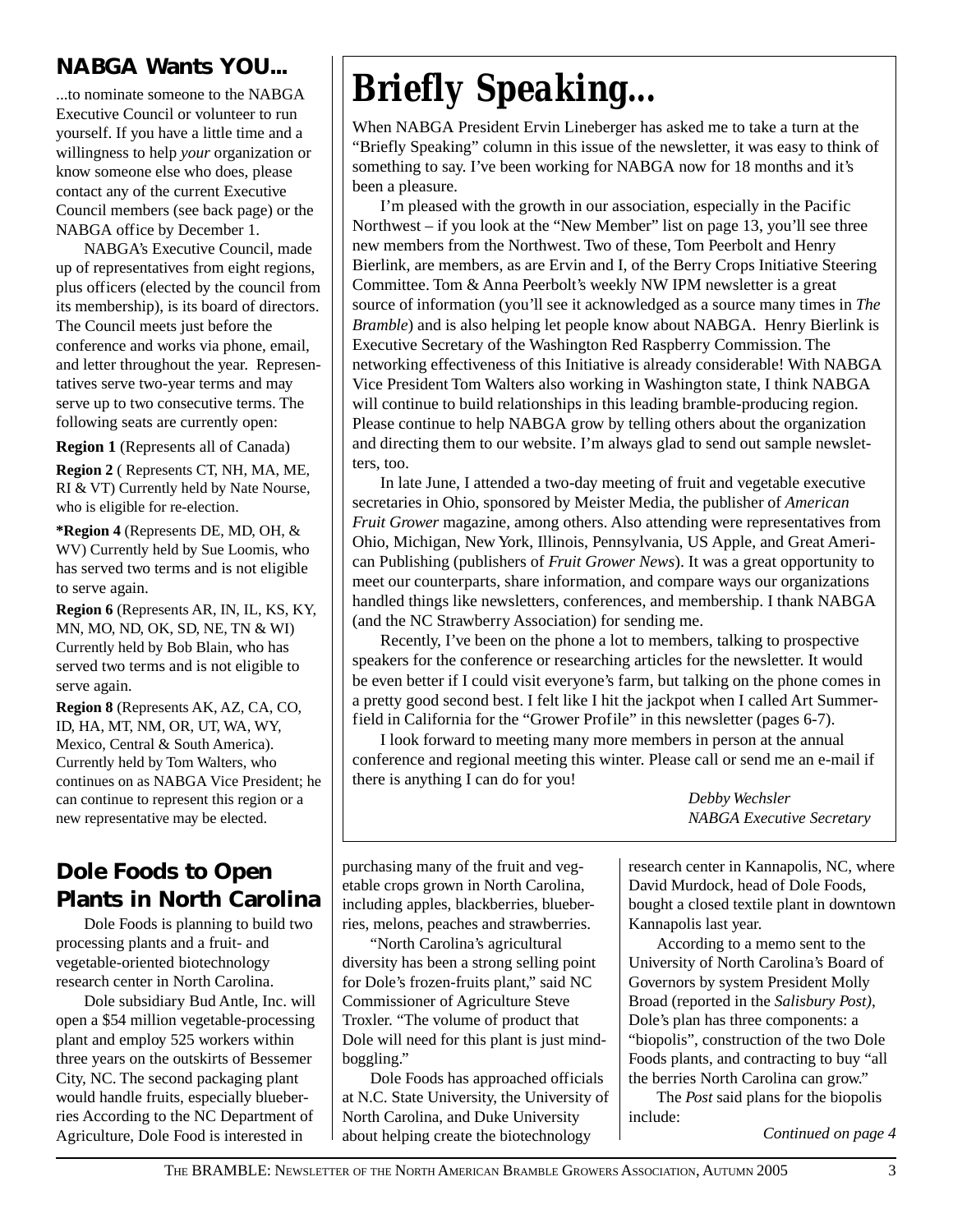### **Update on New Rust Disease**

Earlier this year it became evident that many Evergreen blackberry fields in Oregon were being infected with a previously unknown rust disease, now identified as *Phragmidium violaceum*. This is an organism being used as a biocontrol agent for Himalayan blackberry in Australia, New Zealand and Chile, where it is considered a noxious weed. The Oregon Department of Agriculture discovered it on Himalayan blackberry in southern Oregon earlier this year. It has subsequently been found infecting specific biotypes of Himalayan blackberry throughout the Willamette Valley and southwest Washington as well as infecting commercial Evergreen blackberries.

The rust disease does not kill the plant completely but can weaken it over time and significantly reduce fruit production. Wine-colored spots appear on the top of infected leaves. Directly under these spots, on the bottom of these leaves there will be circular patches of

cream to yellow spore masses surrounded by a violet tinge. Advanced stages of the disease will also have black spores mixed in with the yellow spores. Older leaves close to the canes are the first infected and can eventually die. Defoliation of entire canes has been seen in severe cases. Spores can also often be found on the blossoms and unripened fruit. All green portions of both primocanes and floricanes can be infected. Information and images of this rust can be found online at: www.nwipm.info/blkrust-05.htm

Researchers from OSU and USDA are planning projects and fungicide trials to help understand and control this disease, working with the Oregon Department of Agriculture to evaluating its impact and minimize the potential economic threat.

In the absence of specific information, control recommendations are being based on similar diseases in this and other crops, integrating multiple cultural and chemical tactics based on their performance in other systems. Detailed current recommendations are available from OSU and at www.nwipm.com/ blkrust-05.htm.

According to Dr. Marvin Pritts of Cornell University, most of the varieties grown in California, Washington and Oregon are not closely related to the susceptible varieties; however, many eastern varieties have susceptible species in their parental background. It is possible that this rust disease could spread to eastern plantings in the next couple of years. It is not yet known which varieties are susceptible, but screening will be underway shortly.

Dr. Pritts reassures Eastern producers that this rust should be able to be

controlled with fungicides, and that pathologists in Oregon and Washington will likely have figured out how to manage the disease if and when it gets into the eastern U.S.

*From a Northwest IPM report (www.nwipm.info/blkrust-05.htm) and a New York Berry News e-newsletter.*

### **Fire Blight in Brambles**

While fire blight is most common in pears and apples, it also affects raspberries and blackberries. Certain varieties are particularly susceptible. Losses result from berry necrosis and from tip dieback of primocanes. Fruit losses of 65 percent or more have been reported on thornless blackberries in Illinois.

**Symptoms**: The most obvious and striking symptom are blackened cane tips, which bend over and die, resulting in a" shepherd's crook" appearance. Infections may proceed down the cane for up to eight inches and may produce cream-colored bacterial ooze under high moisture conditions. As the disease progresses down the cane, the veins of leaf veins and portions of the leaf surrounding the midvein turn black. Entire leaves may wither and die. Typically, discoloration and dieback is limited to succulent young growth. In addition, the disease can affect fruit clusters. Infected peduncles (the stalks of fruit clusters) turn black and the young developing berries become brown, dry and very hard. Entire fruit clusters may be infected, but generally a few berries in each cluster remain healthy.

**Cause:** Fire blight is caused by the bacterium *Erwinia amylovora*. Although this is the same organism that causes fire blight on pear and apple, it is a different strain. Thus the strain that attacks raspberries and blackberries will not infect apple or pear and vice versa. 'Boyne' raspberries can be infected by the apple strain, but this is an exception. The bacteria are likely spread from plant to plant by insects, wind and splashing water. Rain, high humidity, and warm temperatures favor disease development. It is not known how and where the bacteria overwinter, although they likely survive in infected canes.

*continued on page 7*



4 THE BRAMBLE: NEWSLETTER OF THE NORTH AMERICAN BRAMBLE GROWERS ASSOCIATION, AUTUMN 2005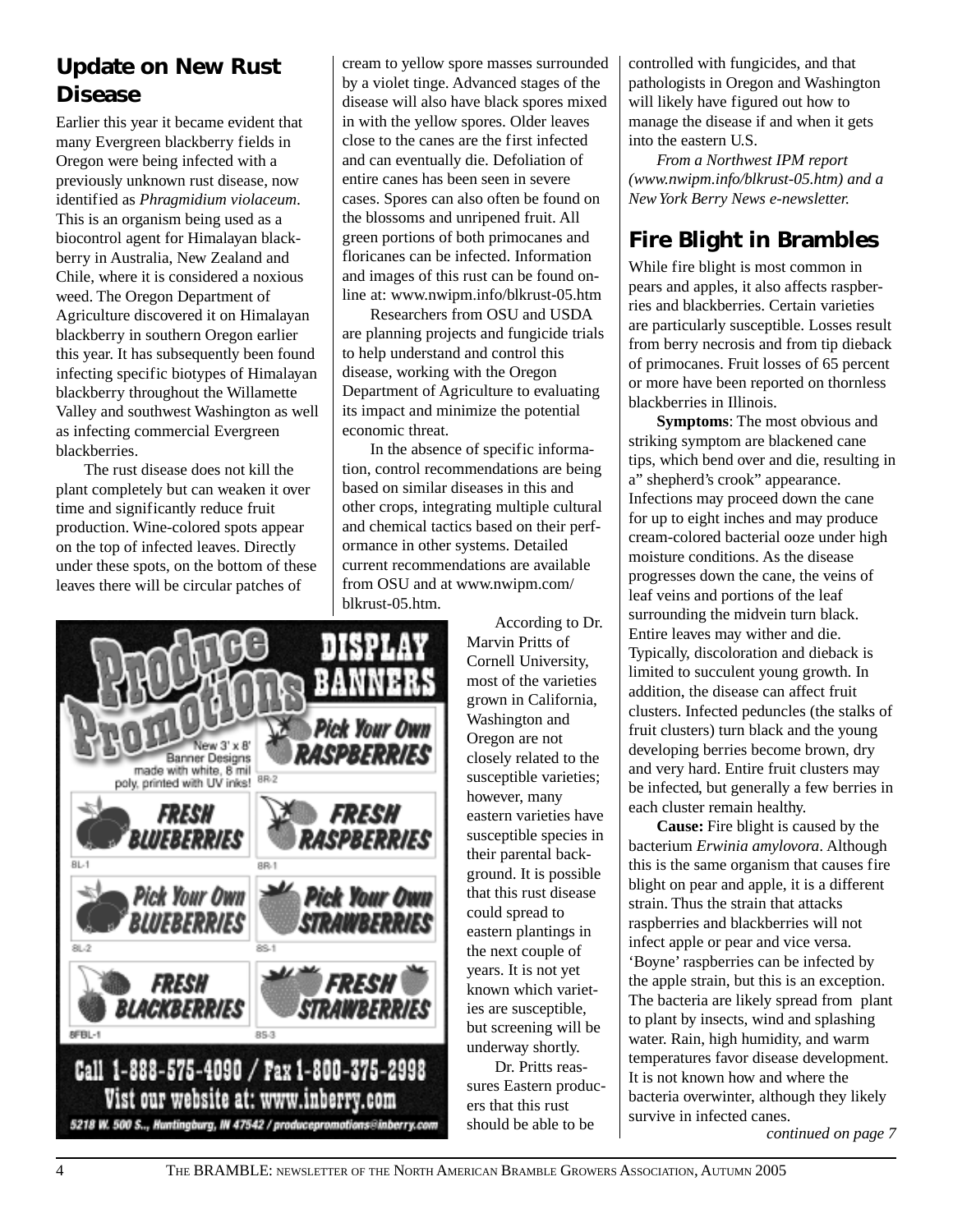### **Dole Foods**

*continued from page 3*

- **•** A Dole-NCSU Institute for Advanced Fruit and Vegetable Science, which would try to improve the nutritional content of fruits and vegetables.
- **•** A UNC Nutrition Institute, led by UNC-Chapel Hill officials, examining the relationship between nutrition and the brain, obesity and cancer.
- **•** A state-of-the-art Dole analytical laboratory, a fermentation facility, a possible research center directed by Duke, an incubator for start-up companies and a science high school for girls.

David Murdoch has owned Dole Foods for 23 years, has owned a home in NC for the past 24 years, and previously was the owner of Cannon Mills. According to Murdoch, speaking to interested growers at a meeting in Raleigh, Dole operates in 94 countries and is the "world's largest farmer in fresh fruit/ vegetables." Total sales last year were estimated at \$5 billion.

Dole entered the frozen market in June 2004 when they purchased JR Wood Co. based in Atwater, CA (San Joaquin/ Central Valley). JR Wood is the largest IQF (individual quick freeze) plant in the US. Seven bagging lines enable them to process 1.5 million pounds of packaged (primarily fruit) products each week. Currently they buy about 2 million pounds of NC blueberries annually. Strawberries are the No. 1 frozen fruit for Wood with 46% of volume. Blueberries are currently 15-18%, while peaches are about 14% and apples about 13%. In January 2005, they launched the Dole brand in frozen fruit. Dole Foods sees frozen fruit and juices as a tremendous opportunity for company growth and is interested in purchasing Southeastern blackberries as well.

While it's not yet clear whether Dole's processing plant will open up good markets for small fruit growers, their enthusiasm for fresh fruits and their willingness to invest in research efforts certainly are certainly positive.❖

*We plan to have a Dole representative speak in the "Changing Climate of Berry Marketing" session at the conference.*



*This list was developed by Dr. Gina Fernandez, Small Fruit Specialist at NC State University and reviewed and revised with the assistance of Dr. Marvin Pritts at Cornell. Chores and timing may be somewhat different in your area or for your cropping system.*

#### *Plant growth and development*

- ❑ Primocanes continue to grow but slow down.
- ❑ Flower buds start to form in leaf axils on summer-fruiting types.
- ❑ Carbohydrates and nutrients in canes begin to move into the roots.
- ❑ Primocane leaves senesce late fall.
- ❑ Primocane fruiting types begin to flower in late summer/early fall and fruit matures until frost in fall.

#### *Harvest*

❑ Harvest primocane fruiting raspberries.

#### *Pruning and trellising*

- ❑ Spent floricanes should be removed as soon as possible.
- ❑ Optimal time to prune is after the coldest part of the winter is over. However pruning can start in late fall if plantings are large (late winter for smaller plantings).
- ❑ Start trellis repairs after plants have defoliated.

#### *Weed management*

Many spring and summer weed problems

### **Chemicals Update**

**•** The EPA has cancelled all uses of Guthion (Azinphos-methyl) in caneberries. Distribution or sale is permitted until March 31, 2006. The use of existing stocks is permitted until September 30, 2006.

• The manufacturers of the following five Diazinon products have requested that all berry uses be removed from their labels: Micro-Flo's Diazinon AG-500; Micro-Flo's Diazinon 50W; Loveland's Clean Crop Diazinon 500-AG; Loveland's Diazinon AG500 Insecticide; Gowan's Diazinon 4E.

• The manufacturers of the following Carbaryl (Sevin) products have requested that strawberry uses be removed from their labels: Loveland's Clean Crop Carbaryl Bait; Loveland's Sevin 5 Bait; Wilbur-Ellis' Sevin 5 Dust.

• Verdicon's Sevin 5G manufacturer has requested that all berry uses be removed from their label.

*This list comes from the Pacific NW. Some of these products were not registered in other states. The Federal Register Online at www.gpoaccess.gov/fr/index.html, for DOCID:fr17au05-78, is the source. To see manufacturers which still have valid labels of these or related products, visit www.nwipm.info/labels9-05.htm.*

can be best managed with fall- and winter-applied preemergent herbicides. Determine what weeds have been or could be a problem in your area. Check with your state's agricultural chemical manual and local extension agent for the best labeled chemicals to control these weeds.

#### *Insect and disease scouting*

- ❑ Continue scouting for insects and diseases and treat with pesticides if necessary (follow recommendations in your state).
- ❑ Remove damaged canes from field as soon as possible to lessen the impact of the pest.

#### *Planting*

- ❑ Growers in southern areas can plant in the fall.
- ❑ In cooler areas, prepare list of cultivars for next spring's new plantings. Find the commercial small fruit nursery list at www.smallfruits.org

#### *Nutrient management*

- ❑ Take soil tests to determine fertility needs for spring plantings.
- $\Box$  If soil is bare, plant an overwintering cover crop (e.g. rye) to build organic matter and slow soil erosion.

#### *Marketing and miscellaneous*

- □ Order containers for next season.
- ❑ Make contacts for selling fruit next season.
- ❑ Plan on attending NABGA's annual meeting in Savannah (January) or the region meeting in Syracuse (February).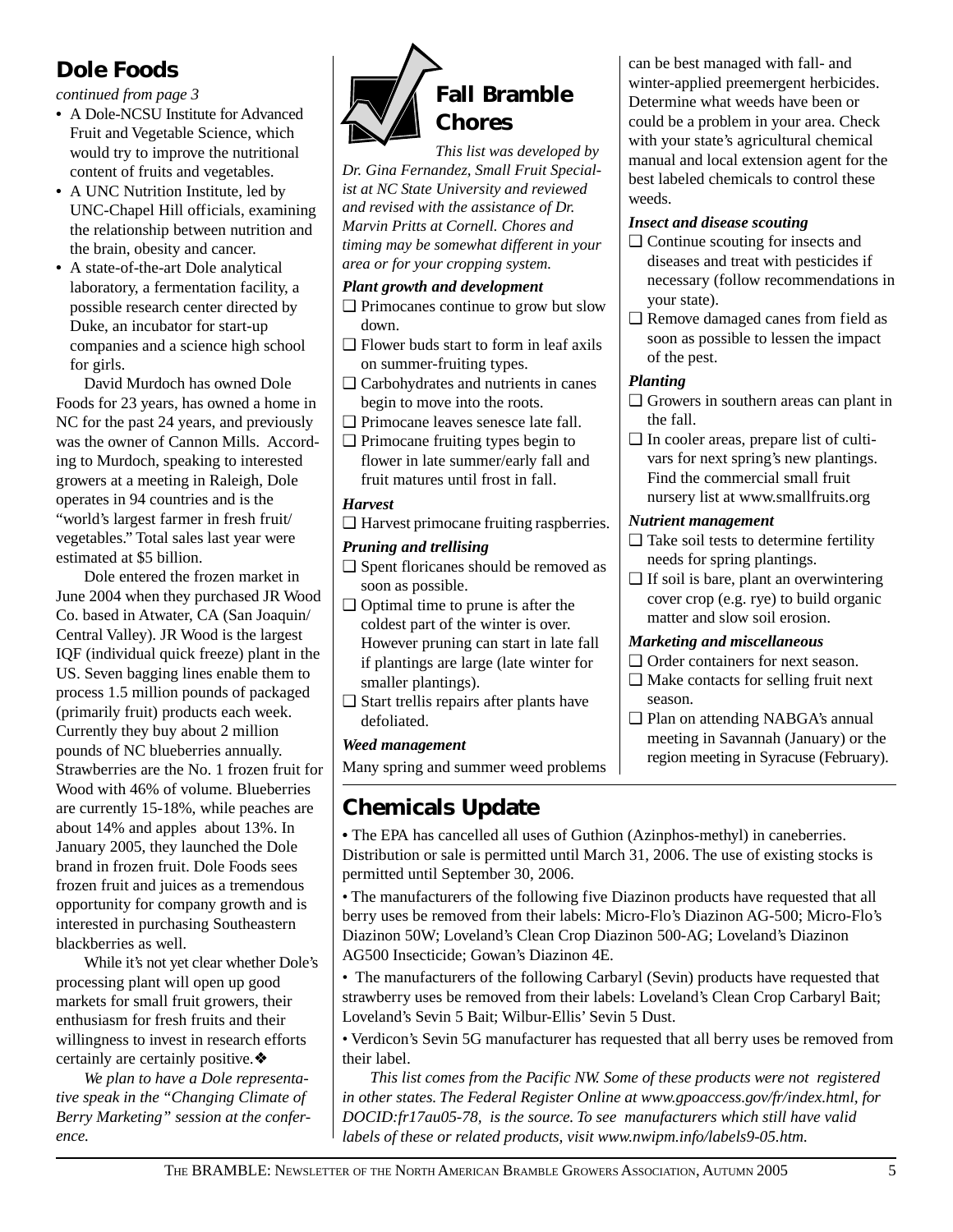### **Berries in the Sierras**

California bramble grower and longtime NABGA member Art Summerfield is a long way from most NABGA members, but he's got a good bit in common with many of our members: he's a pick-yourown grower, not one of the big California shipper-growers, and he raises several eastern varieties because of his climate and market.

California's primary growing region for fresh market raspberries runs in an arc near the coast between Watsonville and Santa Cruz, where conditions are cool and foggy in the summer. Art's farm, however, is outside this region, 50 miles east of Sacramento, in the foothills of the Sierras. "We have snowy winters and roasting summers," he says, "but without the humidity you have back east." Winter temperatures rarely go below 20 degrees.

 Art's original intent was to go into viticulture. After getting an agricultural degree at Santa Rosa College in the early 1990s, he worked briefly as a spray applicator for a grape grower in Santa Rosa. However, he says, he "got bit by the berry bug" when he became acquainted with a nearby grower successfully raising raspberries and blueberries and making jams.

He leased his own property in Camino, near Placerville, in 1993, cleared off the old pear and apple trees growing on it, terraced the land, and put in five acres of brambles, mostly red raspberries. But blackberries worked out better than raspberries. "For us global warming is a reality," says Art. "Our summer temperatures have gone up over 5 degrees F. over the last 15 years." He converted 3½ acres to western trailing blackberries (similar to Eastern dewberries) and kept 1½ acres of raspberries for fall production only.

The farm raises Boysen, Marion, and Olallie trailing blackberries, using an elaborate ten-wire trellis for their long, thin canes. "For PYO, you really need to have the fruit right in the customer's face," says Art. He estimates that pruning and trellising take about 30 hours a year

for each 250-foot row. Heritage has become his main raspberry variety, because it is tolerant to tomato ring spot virus. Vast tracts of wild blackberries nearby make it impossible to control the virus, explains Art, since it's transmitted by pollen and by nematodes. "The virus still stunts Heritage, and the yield drop to about 2,000 lbs/acre, but that's an acceptable yield for pick-your-own," observes Art. He gets about three or four years of production from a raspberry planting but a decade or more for blackberries.

While Summerfield Berry Farm's market is 80% pick-your-own, the rest of the harvest goes to production of gourmet preserves and a bit of fresh-market sale at their on-farm store.

Art makes about 500 cases a year of high quality, low sugar preserves primarily for sale to gourmet stores in northern California. "I started making jam as a little boy," Art recalls. "I grew up in Michigan and there were a lot of wild berries growing nearby. I was always bugging my mom to make jam, so finally she taught me how to do it myself."

# Strawberries, raspberries, blueberries and more! Farms Where the pros go for plans and plants. **Call for free catalog and** plasticulture guide. Ask about our new varieties. 413-665-2658 noursefarms.com 41 River Rd., S. Deerfield, MA 01373

### World Famous Doyle's Thornless Blackberry Look what you can get from one plant

Totally thornless and does not sucker Yields 10–20 gallons per plant! Proven producer since 1975! Grows from Alaska to Florida ALL 50 states

Just one Doyle Thornless Blackberry yields more than 30 ordinary plants! Large, Sweet, Juicy Berries-sooo good!



Adapts to patios and small yards a big plus



**50¢ from your backyard!**

THOMAS E. DOYLE (6/26/1900–1/13/01)

No other blackberry compares to the Doyle! Great for commercial growers. Call or write for free literature.

## DOYLE'S THORNLESS BLACKBERRY INC.

**1600 Bedford Road • Washington, IN 47501 Tom Doyle 812-254-2654 fax 812-254-2655 tomdoyle@fruitsandberries.com www.fruitsandberries.com**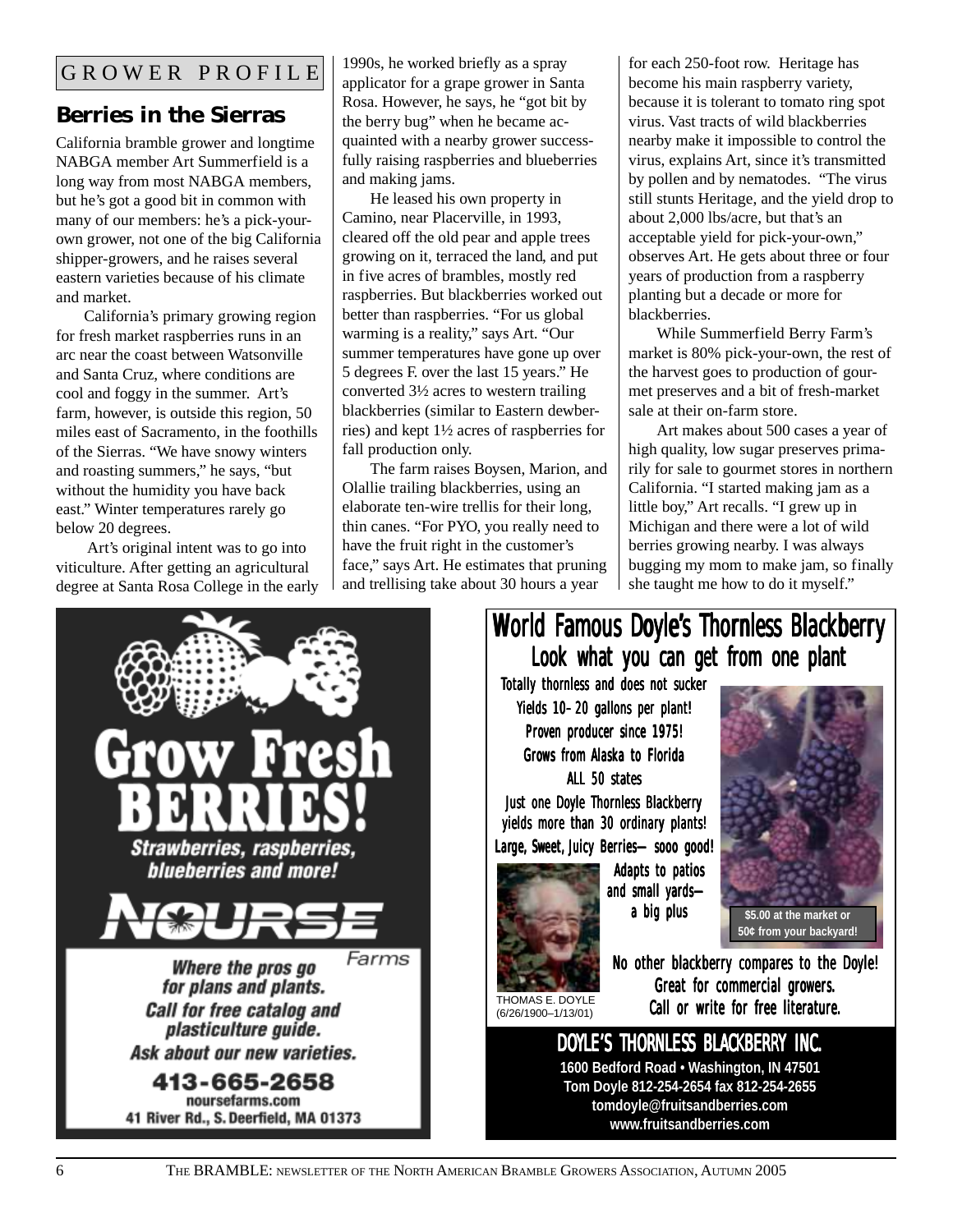He uses some of his own fruit but also buys a lot of Boysenberries, Loganberries, Marionberries, and raspberries from other growers in California, Oregon, and Washington. He rents a commercial kitchen on a nearby commercial vineyard, sharing the rental with another grower. He makes most of the jam in the winter, but can't make it too far in advance, because the low-sugar jams don't keep a long time.

Art's schooling gave him some background in microbiology, so he's able to run his own plate tests for the occasional (but rare) occurrence of fermentation yeasts that affect the flavor of batches of preserves. He waits about a month after the batch is made, and then spot-tests—though, he says, he can just about catch a problem by taste as well as he can running the formal tests. As a wholesale processor, Summerfield Berry Farm is subject to state processing facility and quality control inspections, as well as county processing facility inspections as a retail marketer. A store in the barn, about 1500 square feet, sells their preserves, some local produce from other farmers, and a lot of frozen fruit bought at the same time as he buys for his own processing.

The farm's primary customer base is the Sacramento metropolitan area, about an hour away. Like most PYO farms, his main customers are "active housewives with kids." He has developed a mailing list of about 6000 names and sends out postcards announcing the start of the season. "We have unpredictable spring weather, so the postcards are important – our ripening dates can vary year to year by several weeks," says Art.

PYO customers are encouraged to pick into flats that each hold 12 half-pint unvented polystyrene tills. The farm provides custom-made, long-legged carriers that fit the flats. "We've tried a lot of things," says Art, "but these halfpint tills are the only way to keep the Boysenberries and Marionberries from getting squished. The top load of berries is only about three deep, and the sides of the tills take off the side load much better than open flats." When customers are through picking, they bring in their berries and the farm staff weigh them,

#### **Raspberries on Apple Hill**



Art Summerfield located his farm in Camino because it was of one of the nation's largest direct-marketing regions in the country, known as Apple Hill<sup>TM</sup>. According to Art, the area was originally a major pear production center, but then turned to apples. When growers found they could not compete successfully in wholesale markets with Washington state apples, in the 1960s, they began to develop the area as a direct market destination during apple harvest

time, with all kinds of activities and entertainment and a widely distributed guidebook. The original group of 16 orchards in the Apple Hill Growers Association has grown to over 50 and now includes wineries, Christmas tree growers, and berry growers. Even though the berry harvest season is mostly before the apple harvest, Art says his strategy of tagging onto the coattails of Apple Hill has worked – the area has over a million customers accustomed to coming in the fall, and many of them will come in summer too.

put on the vented lids and bag the containers into custom kraft paper bags that can hold eight tills, stacked two across and four high. He charges ten cents deposit on each till and encourages customers to bring them back to be washed, sterilized, and used again. Since 85% of his customers are repeats, response to this kind of recycling is good. People who are just picking for jam and don't mind squashed berries can pick into buckets and save the ten cents. Customers pay \$4.00/pound for both raspberries and blackberries. The lidding, bagging, and washing of containers take extra labor, but Art thinks it is well worth it; customers appreciate the extra service and don't mind the price.

 A big surprise for him has been demand for black raspberries. "The demand for black raspberries has gone up tenfold in the last year," he says. He had planted a few rows mostly for making jams, and for years couldn't give them away. Now, they are in hot demand among consumers who are aware of their health benefit. Though flavorful, in his climate the fruit tend to be dry. His best varieties are Jewel and Bristol—eastern cultivars again; the West Coast variety Munger is his least productive. Art has also been experimenting with a few rows of currants. "They are hard to start," he says, "but if you can get them started they tolerate the heat, though we have to put them under shade cloth." He sees opportunities for market growth in both

currants and black raspberries, because of their nutriceutical reputations, and is watching East Coast breeding efforts hoping for development of red raspberries more suited to his climate.❖

*Art Summerfield may be contacted at P.O. Box 489, Camino, CA 9570*9.

### **Fire Blight in Brambles**

*continued from page 5*

**Cultivar resistance:** Fire blight affects both red and black raspberries and blackberries. The susceptibility of purple raspberries is unknown. While there has been no thorough study of resistance to fire blight among commercially available cultivars, Latham, Boyne, K81-6 and Fallgold raspberries are known to be susceptible.

**Control:** No specific control measures have been developed because of the sporadic nature of the disease. However, the following practices will limit establishment and spread. Purchase and plant only certified, disease-free plants from reliable nurseries. Practice good sanitation. Remove and destroy diseased canes from the planting as soon as you see them. Pruning is best done during dry weather to avoid spread of the disease. Disinfest pruning shears in a 10 percent household bleach solution (containing one part bleach and nine parts water) between each cut to avoid transmitting bacteria to healthy canes. Isopropyl *continued on back page*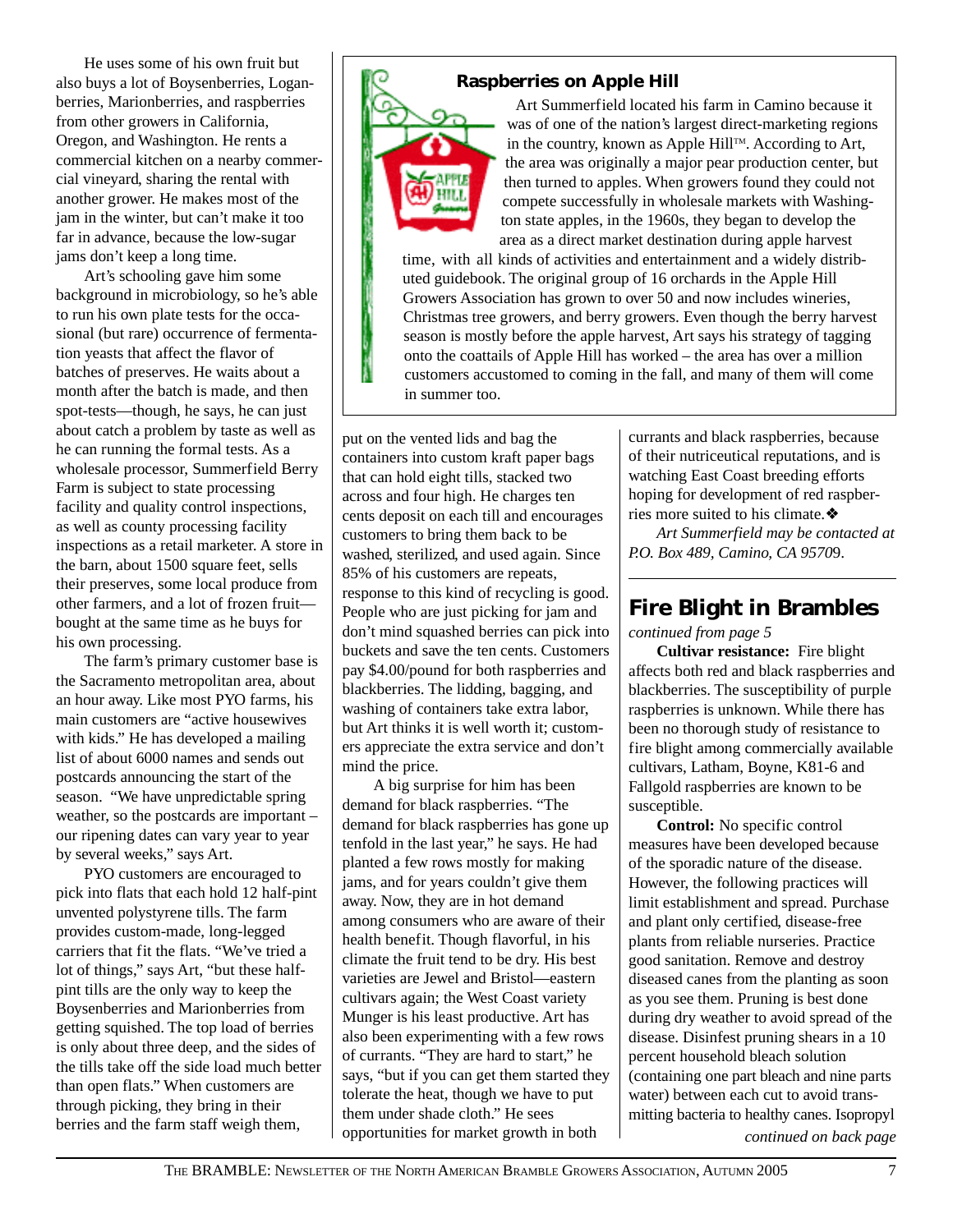### **The National Berry Crop Initiative**

The National Berry Crop Initiative (NBCI) is a partnership of grower groups, academia and government formed to develop a strategic research and Extension plan for the continued growth and sustainability of berry crop production in the United States. NABGA President Ervin Lineberger and Executive Secretary Debby Wechsler are representing our association on the steering committee for the NBCI. Also on the steering committee are NABGA member Anne Geyer, from Oak Grove, VA (as Vice President of the North American Strawberry Growers Association) and representatives of the Washington Red Raspberry Commission and the Oregon Raspberry and Blackberry Commission. Others represent organizations for strawberries, blueberry, cranberry, and Ribes (currant and gooseberry), and the ag experiment stations around the country. The group is led by Tom Bewick, National Program Leader for Horticulture at USDA/CSREES.

The group has been meeting via conference call for several months and the collaborative interaction is already leading to increased communication between groups and the recognition that we have many things in common and shared goals towards which we can work together. For example, ALL the berry crops have very clear health benefits that can be promoted to consumers to increase consumption. This plan will be a vital tool as we go to Congress, to USDA, and to state and regional funders of small fruit research and extension in both production and marketing.

The group has developed a draft strategic plan that lists assumptions about the future, goals, and objectives, and is in the process of drafting a matrix of strategic research priorities and action steps. The model for this has been the strategic plan adopted in 2004 by the California Strawberry Commission, which has generously shared its plan with the group.

### **Vision Statement**

By 2020, the American berry crop industry will triple consumer use of berry

### *Please Comment on the Draft Plan!*

The next steps are to get feedback on the draft so far and to develop specific priorities and action steps within this framework. Let us know what YOUR priorities and needs are for research and extension.Please look at the summary below; let me, or any of us on the steering committee, know if you think these are appropriate assumptions, goals, and objectives. If you'd like to see the matrix of strategic priorities and action steps, I can send you the Excel file or a printout.

### **Stragetic Planning Workshops**

A Strategic Planning Workshop will be held October 24-26 at the New York State Agricultural Experiment Station in Geneva, NY. If you'd like to be involved in this process to develop a plan for the future of the berry industry, please plan to attend. For more information contact NABGA or tbewick@csrees/usda.gov or see the "Events" section of www.raspberryblackberry.com.

Another Planning Workshop is planned to take place at the Southeast Fruit and Vegetable Expo in Savannah in January, 2006, immediately after our annual conference; let me know if you are interested in participating. *—Debby Wechsler*

crops while increasing the current market share against international sources. Increased berry consumption will contribute to improvement in human health and nutrition, prosperity for rural communities and sustainability of the berry crop industry.

#### **Mission Statement**

In order to achieve our vision, the National Berry Crop Initiative will insure outcome-based funding for prioritized, world-class research and Extension programs in human health aspects of berry crops, crop production and product utilization. NBCI will become a world leader in identifying and responding to trends that affect the sustainability of the berry crop industries. Leadership and funding will be provided through creative public-private partnerships among government, academic, nonprofit and private sector partners accountable for research, development and adoption of business, environmental and socially responsible best practices in the American berry crop industry.

### **Assumptions**

#### **Social and Cultural Environment**

**1.** Consumers will continue to demonstrate strong interest in minimizing chemical pesticide use in food crop production.

**2.** National initiatives to combat obesity and other human health problems will lead to increased demand for and

consumption of fruits and vegetables by U.S. consumers.

**3.** The "baby-boom" generation is increasingly interested in consuming foods that are nutrient and neutraceutically dense, and this interest will result in increased demand for berry crops.

**4.** Consumers will increasingly demand year-round access to berry crops, which might open U.S. markets to foreign competition.

**5.** Consumers will demand that products they consume be produced in a way that does not endanger wildlife.

**6.** Trends toward healthful convenience foods and slow food/gourmet food are potential opportunities for the berry crop industries.

#### **Governmental/Political Environment**

**1.** Some segments of the berry crops industries will continue to be affected by federal immigration and guest worker policy.

**2.** Regulation of production and environmental issues will contribute to the further consolidation of farming.

**3.** Foreign production of berry crops, particularly in China, has the potential to negatively impact the berry crop industries.

**4.** Agricultural water users and urban/ suburban communities will likely seek legal recourse to address water pollution concerns.

**5.** Agriculture will forge alliances with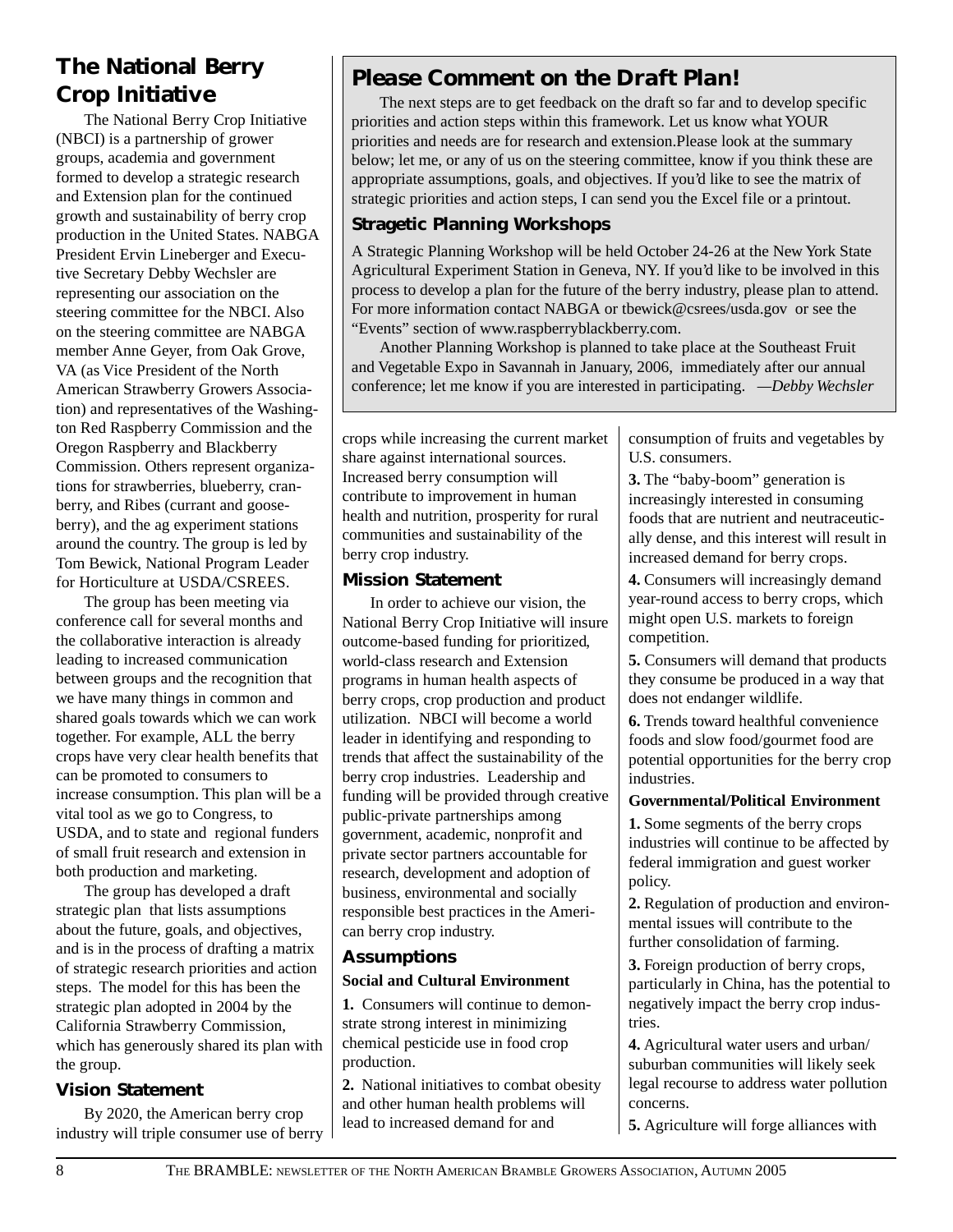groups outside the industry to improve the environment.

**6.** Government funding to support human health and nutrition research on fruits and vegetables will increase.

#### **Economic and Business Factors**

**1.** To be sustainable, a processing industry for berry crops is needed.

**2.** Significant increases in sales from year to year will require strategic relationships within the berry crop industries.

**3.** The cost of land in urbanizing areas will force berry crop producers into growing regions with less than ideal climatic conditions.

**4.** Increasing labor costs will impact the industries.

**5.** Direct marketing and the development of value-added products will continue to increase in importance, especially for smaller producers and producers near urban areas.

#### **Science and Technology**

**1.** New technologies will continue to increase productivity.

**2.** For the potential increase in productivity to be realized and sustainable, Extension and technology transfer are essential.

**3.** Information will be delivered through the internet and other electronic formats.

**4.** The largest challenges facing the industry today have solutions in research and Extension.

**5.** New technologies will be expensive but must be cost effective.

**6.** Consumers will be more sensitive to environmental stewardship that reduces the use of synthetic chemicals.

#### **Agricultural**

**1.** New insects, diseases and weeds will continue to interfere with efficient berry crop production.

**2.** New limitations will be placed on the tools currently available for pest management.

**3.** Increased competition from foreign imports will require U.S. producers to be more efficient for the industry to remain sustainable.

**4.** There will be increasing competition for resources, such as land, water and capital, with the non-agricultural sector.



#### **Goals and Objectives 1. Human Health, Consumer Insights and Community Issues**

1.1. To obtain a certified FDA health claim for berry crops by fully documenting the human health benefits of berry consumption.

1.2. To promote consumer awareness and understanding of the health and nutritional benefits of berries, leading to increased consumption of berry crops.

1.3. To promote awareness and understanding of the health and nutritional benefits of berries among health professionals, who in turn can impact the behavior of consumers.

1.4. To understand consumer preferences to secure increased market share and sustainability.

1.5. To characterize and improve the contribution by the berry crop industries to the quality of life in rural communities.

#### **2. Sustainable Production of High Quality Berry Crops and Berry Crop Products.**

2.1. To optimize the interaction of the genotype, cultural practices and the environment to optimize yield and

nutritional and neutraceutical content of the product.

2.2. To define, improve and optimize berry crop production efficiency.

2.3. To manage the water cycle in a sustainable manner in productions fields and in processing facilities.

2.4. To manage the nutrient/mineral cycle and soil health and quality in a sustainable manner.

2.5. To manage energy flow through production fields and processing facilities in a sustainable manner.

2.6. To understand and enhance the ecosystem function of berry crop production fields and the interaction of the berry crop industries with the community to contribute to improved quality of life in rural communities.

#### **3. Policy Decisions Based on Communication, Sound Science and Fiscal Realities**

3.1. To insure that research and Extension for Specialty Crops are addressed in farm bill legislation.

3.2. To insure that USDA programs are available for and understood by berry crop producers.

3.3. To insure that berry crop producers have tools to help them manage risk.

3.4. To insure trade policies that are fair and consistent.

3.5. To insure federal immigration policies conducive to a consistent labor supply.❖

*Please comment on this draft plan and let us know YOUR priorities and needs for the berry industry! See box on facing page.*

## **STRAWBERRY & RASPBERRY PLANTS**

**Blackberry Canes, Asparagus Crowns, Rhubarb &** Horseradish, Blueberry, Black Currant



 $R.R. \#2$ Simcoe, Ontario Canada N3Y 4K1

All plant material is grown under recognized Provincial or State Programs.

**CALL FOR FREE CATALOGUE** Phone: 1-519-426-3099 Fax: 1-519-426-2573 www.strawberrytyme.com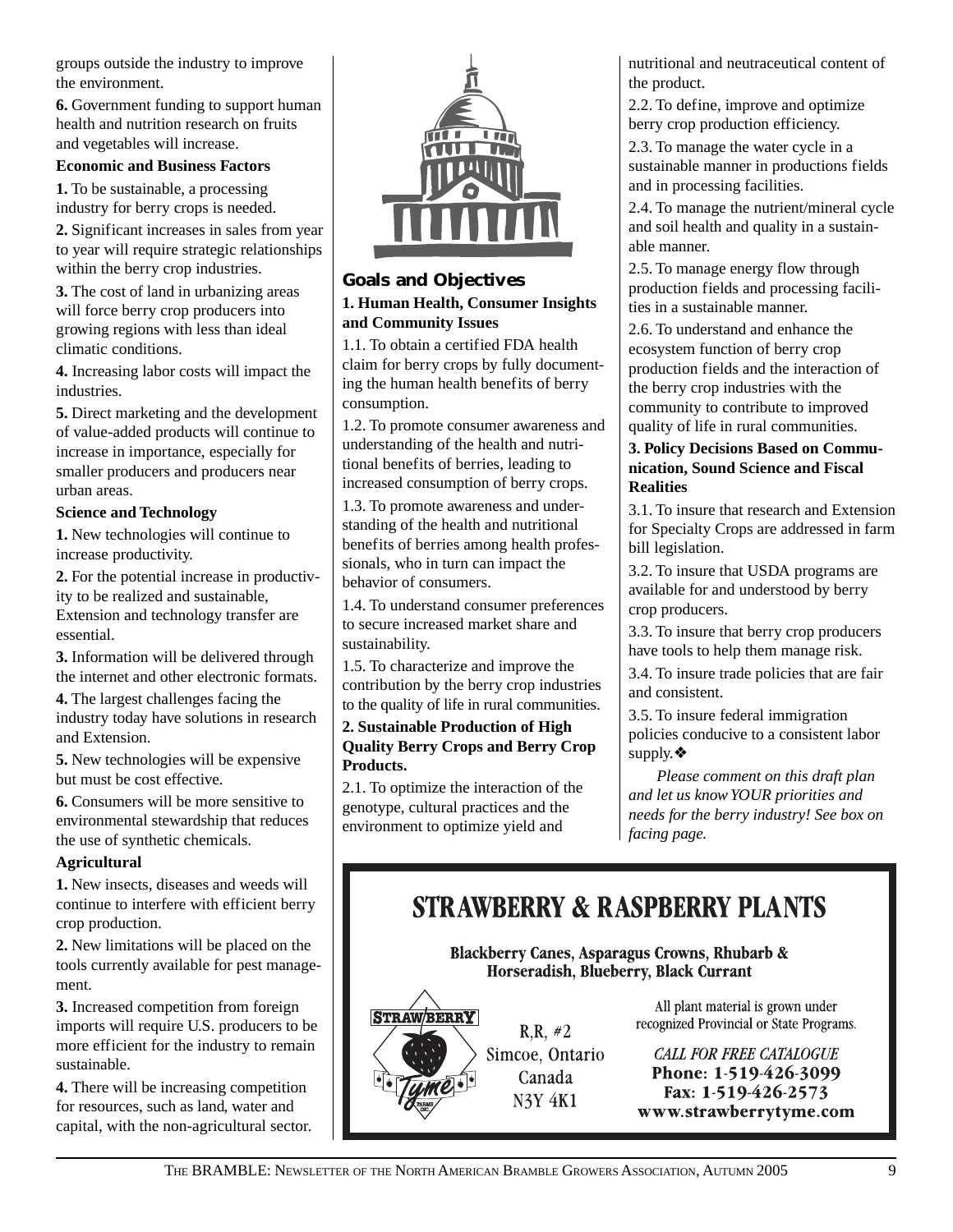### **Blackberry Trends in Trentino, Italy**

#### *By Lara Giongo*

A lack of information on the production trends in minor areas is very often, from the outside, a cause of misunderstanding of the reality; when we talk about minor crops the misunderstanding is amplified.

Following a few requests, I tried to draw a survey of the blackberry production in the area where we operate. The region Trentino is characterized by definite areas that are particularly adapted to blackberry culture, that people started managing in the late 1970s. This mountain region is characterized by a strong topological diversity that has contributed to an exploitation of different altitudes, allowing growers to schedule their product offerings and maintain better incomes.

Another remarkable aspect is related to the high degree of fractioning of the landed property: what is a significant barrier for the development of major crops has allowed the increase in produc-



tion of labor-intensive soft fruit crops.

Blackberry production season starts in June continuing until November, with Chester and Lochness the two blackberry cultivars currently grown. The wide use of Italian tunnels not only prolongs the harvest and contains diseases attacks, but also improves fruit quality.

The average farm size in Trentino is small scale (1000 m2). The growers – more than 1500 in the Province – are usually organized within cooperatives that have been operating for the past twenty years and have gradually increased their total area under cultivation to about 26 hectares.

The co-ops have a long production history and often provide a range of services both to consumers and to associated growers: sale of fruit, fruit processing, cool storage facilities, technical support for each fruit species and nursery.

The product is hand harvested in the early morning and delivered once

a day to the packing houses, where it is immediately cooled, packaged for supermarkets (60%) or for traditional markets (40% including restaurants and traditional retailers), and then distributed the same night.

From 1984 blackberry production in Trentino has increased at an average yearly rate of 16.5%. This positive trend is significantly due to consumers awareness of the health benefits related to soft fruit (blueberries, blackberries, raspberries and currants). The total production

### **We Sell Micropropagated, Certified/Virus-Indexed Blackberry Plants**

**7094 Honeysuckle Lane, Bailey, NC 27807 252-235-3248 home 252-399-9844 mobile email: jonesfarmsnc@aol.com**

*All Greenhouse Grown*

#### **Varieties**

**Apache\* thornless Arapaho\* thornless Chickasaw\* Choctaw Chester thornless Illini Hardy Kiowa\* Navaho\* thornless Ouachita\* Shawnee Triple Crown thornless** \* Patented Jones Farms



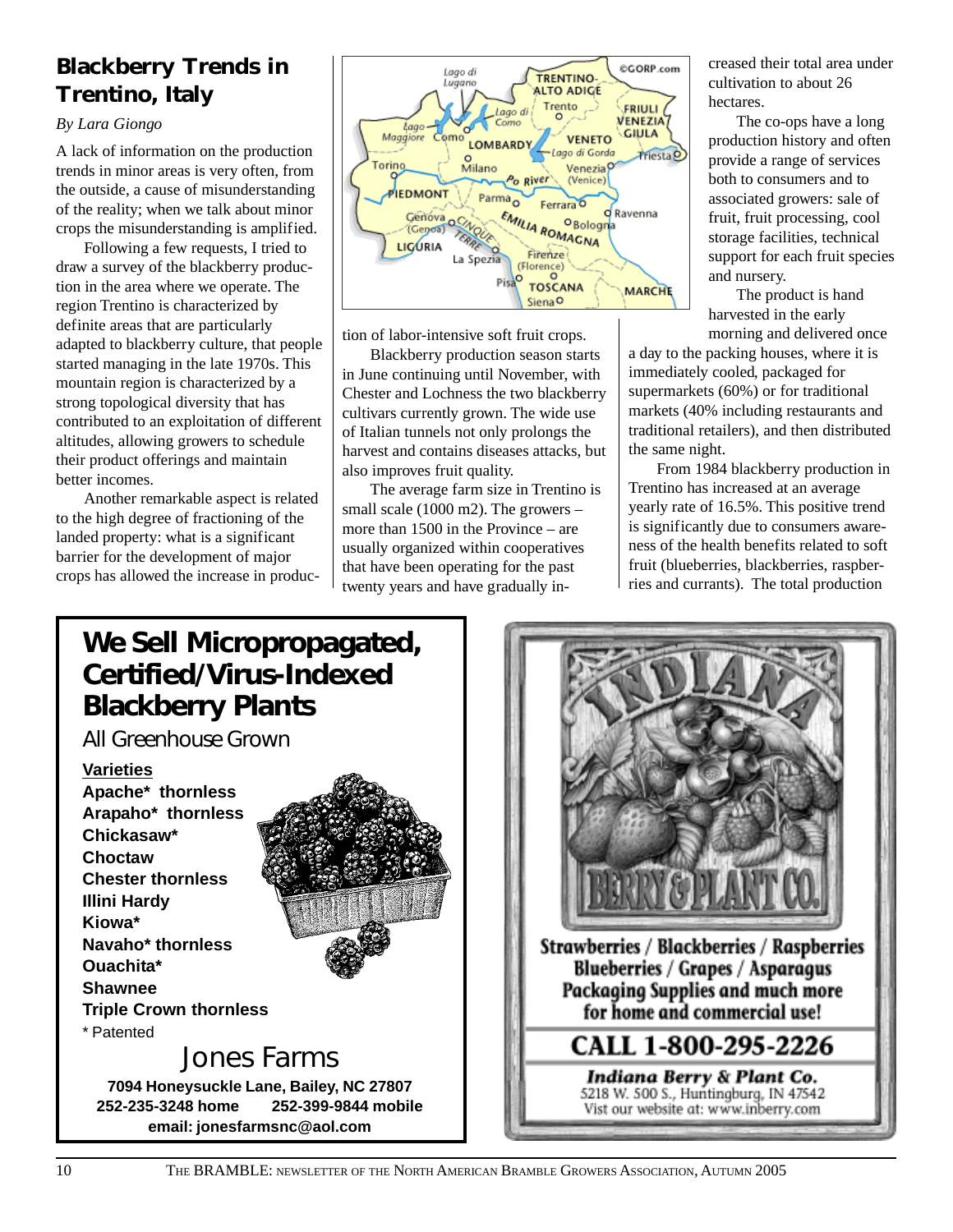in 2004 was of 467,83 tons, more than 98% directed to fresh market and only a residual part for processing.

The production systems have gone through evident changes in the last decade. The most important introduction was tunnel use, together with the choice of cultivars focused on the fresh market. The use of ice packs in the field, wide use of controlled atmosphere storage, and packing technology are others. No or very little blackberry is produced organically. Usually the plants have a distance of 100-120 cm on the row, with two rows/tunnel in a tunnel of 5 m. Plants are trained to a vertical trellis with two or three support wires.

Blackberry here is highly susceptible to downy mildew, while virus diseases are not so common. Common pests include the red berry mite. However, the major problem for blackberry production is cold hardiness.

Fruit safety and traceability along the whole market chain are of great importance. The main growers' co-ops strictly follow a few common IPM protocols for the different berries as a guaranty of what they offer to the market.❖

### **25th Anniversary of the Polish Raspberry and Blackberry Breeding Programme**

In the 1960s and 1970s there was a great increase in Polish raspberry production. Due to the lack of Polish varieties, raspberry production had included only foreign breeds. The Polish breeding raspberry and blackberry programme, run by Dr. Jan Danek., began in 1979. It has been located in the Fruit Experiment Station, Brzezna (south Poland). Currently, the programme has the following three main goals:

• Adaptation of new releases suited to the Polish climate.

- Breeding for good fruit quality.
- Breeding for better plant health.

The programme includes both floricane and primocane raspberries and it is based on traditional techniques of crossing with the most suitable parental material. The Fruit Experiment Station in



Both the articles here are edited from articles in the July 2005 issue of the European newsletter *Interberry Gazette,* of the Istituto Agrario di San Michele All'Adige in Trento, Italy, published in both Italian and English. Near as we can tell, the Interberry project is a cooperative effort of a number in institutions working with small fruits in this region. The full newsletter and additional information are at www.interberry.iasma.it.

Brzezna co-operates with the department of Fruit Storage and Processing of the Research Institute of Pomology and Floriculture in Skierniewice where fruit chemistry and shelf life are also investigated. The Polish breeding programme has also gained an advantage from new biotechnological opportunities with cooperation with the Fruit Plant Breeding Department of the Institute in Skierniewice. So far 1,386 crosses have been carried out; in addition, 100,000 seedlings selections have been identified. New releases include the following:

#### **Floricane Raspberries**

**Beskid:** High bushes, straight shoots with residual thorns. Fruiting shoots are long, with high productivity. It is a late cultivar with a long period of fruit ripening. Fruit are large or medium size, elongated in shape, dark red color, glossy, compact, with a slightly acid taste. It is mainly a processing cultivar.

Laszka: Early floricane cultivar. Plants produce average numbers or many young shoots, medium high, straight with short internodes. Two-year shoots produce lots of lateral shoots of average length. Fruits are situated equally on the fruiting shoot. Fruit are large, elongated, compact, firm, slightly red with little pubescence, sweet, and with good flavor.

### **Primocane Raspberries:**

**Polana:** Medium early primocane

cultivar. Medium growth of plant. The bushes produce uniform shoots, about 1.5 m. high. Shoots are covered by residual thorns. Fruits are big or average size, wide cone shape, red intensive color, glossy, compact, with good taste. In Polish condition fruiting period is until autumn but the taste of late fruit is not as good. It is a processing cultivar. In advantageous condition several tons/ha can be harvested. *[This variety is available from Nourse Farm; Polana and other Polish varieties may also be available from other North American sources.]*

**Polka:** Currently, the most outstanding release, whose production in 2003 (its first year on the official register) was estimated as 32.7% of all raspberry production in Poland. It was patented January 2003. Currently 'Polka' is already cultivated in many European countries and seems to have become the main dessert primocane raspberry propagated in Europe: this is also confirmed by the increasing number of European producers interested in buying rights for the propagation of this variety. Polka's fruit mature during the end of July and beginning of August and can continue three months in both field and tunnel system. Fruits maintain good shape after refrigeration and are characterized by a convincing "raspberry" aroma. The accent is on their wealth of ellagic acid and ascorbic acid. Fruits also have outstanding shelf life.

**Pocusa:** Medium early primocane cultivar. Plants produce an average number of uniform, medium-size shoots. Some of them can grow to 2 m. Fruits are very big, with a slightly elongated or globe shape, intensive red color, with

*Continued on page 13*

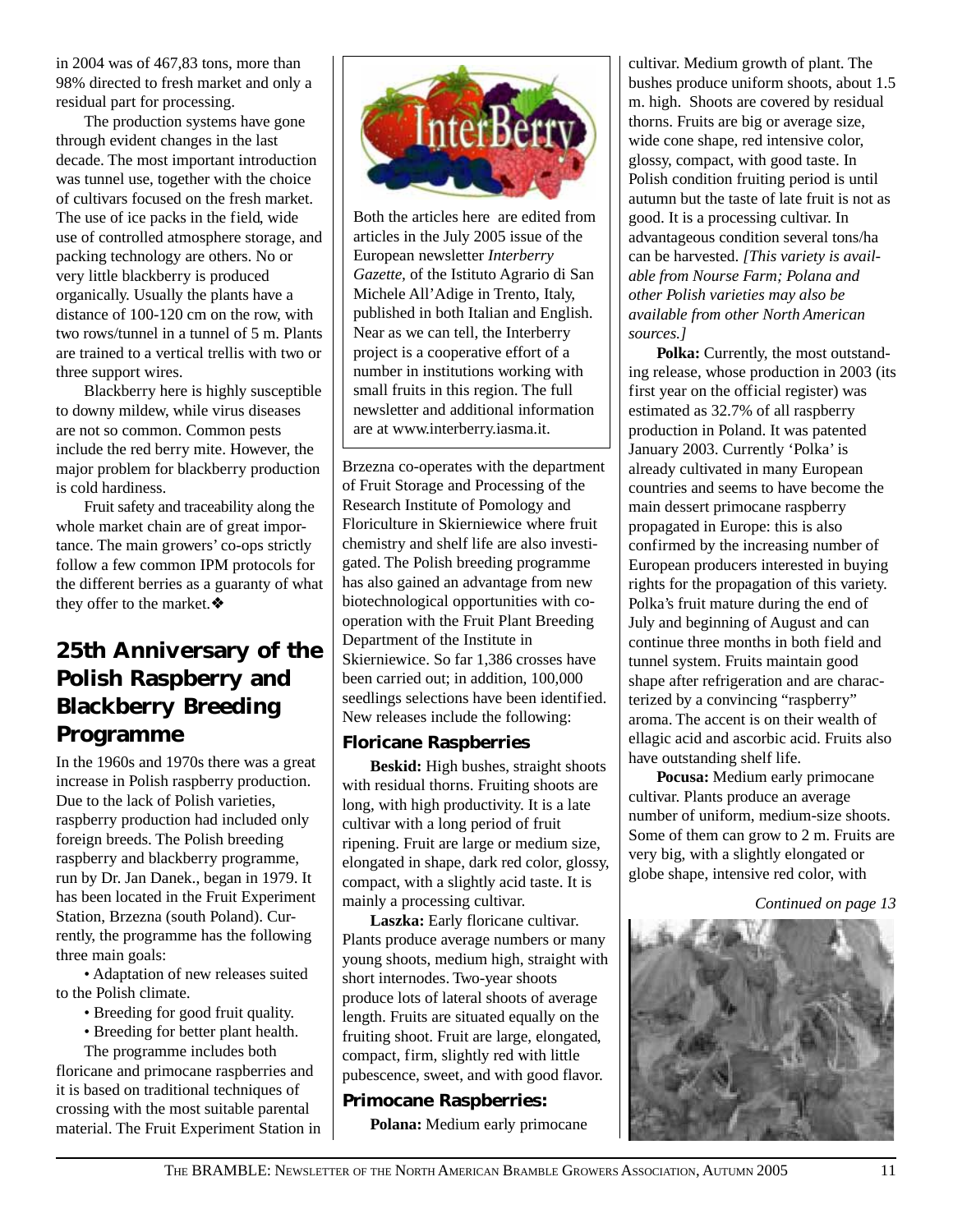### **Raspberry Cultivar Development for the Upper Midwest**

*By Brian Smith. UW-River Falls. Edited for this newsletter; full report available from NABGA.*

A 3-replicate, 29-genotype, floricane/ primocane bramble performance trial was established at UW-River Falls in 2003. Establishment specifics are as follows:

Climate: USDA Hardiness Zone 3B  $(-4^{\circ}$  guaranteed,  $-25^{\circ}$  minimum average,  $-$ 420 F possible). Average annual rainfall 29.95", Average snowfall – 48", Average growing season-120 days. Soil Type: Sparta Sandy Loam,  $2.2\%$  o.m.,  $pH = 7.1$ 

Planting was by bare root or tissuecultured plants set June 16, 2003 at 2' x 8' within and between rows, respectively, 6 plants per plot. Plant density is 2,733 plants/acre.

Harvest season: Primocane-fruiting 8/18/04-9/30/04. Floricane fruiting genotypes put on insufficient growth for 2004 harvest, but the following were established:

**Primocane – fruiting:** Alice (OAY-F1), Anne, Autumn Bliss, Autumn Britten, Autumn Byrd, Caroline, Dinkum, Heritage, Himbo Top, Jaclyn (QEG-F1), Joan J, Kiwi Gold, Polana, Prelude PF/FF, Ruby, Summit

**Floricane-fruiting:** Boyne, Encore, Esta, Festival, K81-6, Killarney, NY 253, NY 258, NY 283, Nova, OAM – W2, PCS – 1, PCS – 2, Prelude FF/PF, Royalty (purple), MacBlack (black), Cancanska (blackberry)

Observational plots were also established for ten advanced selections.

A second replicated raspberry performance trial was established in Spring 2004; characterized by 12 ft. plots (6 plants/plot) and 3 replications of each genotype. The following genotypes were planted:

**Primocane-fruiting:** Anne, Autumn Bliss, Autumn Byrd, Caroline, Dinkum, Golden Harvest, Golden, Summit, Heritage, Josephine, Kiwigold, Magana, Polana

|  | <b>Cultivar</b>                         | Yield<br>(Ibs/acre) | <b>Fruit Size</b><br>1 <sup>st</sup> Harvest<br>(gms) | <b>Fruit Size</b><br>Avg all<br>harvests<br>(gms) | 1st<br><b>Harvest</b><br>Date | % Crop by<br><b>Avg Frost</b><br>Date (9/18) | Avg<br>Height<br>(in.) |
|--|-----------------------------------------|---------------------|-------------------------------------------------------|---------------------------------------------------|-------------------------------|----------------------------------------------|------------------------|
|  | Autumn<br><b>Bliss</b>                  | 4,929               | 4.0                                                   | 3.4                                               | 9/3                           | 40                                           | 46                     |
|  | Autumn<br><b>Britten</b><br>(Nursery 1) | 2,290               | 4.5                                                   | 4.0                                               | 9/3                           | 76                                           | 43                     |
|  | Autumn<br><b>Britten</b><br>(Nursery 2) | 3,898               | 4.3                                                   | 4.0                                               | 9/3                           | 73                                           | 44                     |
|  | Autumn<br><b>Byrd</b>                   | 4,796               | 3.7                                                   | 3.1                                               | 9/3                           | 54                                           | 47                     |
|  | Caroline<br>(TC;<br>Nursery)            | 5,348               | 4.0                                                   | 3.9                                               | 9/10                          | 52                                           | 66                     |
|  | Caroline<br>(Nursery 2)                 | 2,481               | 4.1                                                   | 3.5                                               | 9/10                          | 44                                           | 64                     |
|  | Dinkum                                  | 3,810               | 4.0                                                   | 3.4                                               | 9/3                           | 60                                           | 51                     |
|  | Heritage                                | 2,183               | 3.0                                                   | 2.6                                               | 9/10                          | 28                                           | 60                     |
|  | Himbo Top                               | 1,208               | 3.9                                                   | 3.6                                               | 9/18                          | 46                                           | 66                     |
|  | Joan J (TC)                             | 2,828               | 4.5                                                   | 3.8                                               | 9/10                          | 64                                           | 61                     |
|  | Jacyln<br>(QEG)                         | 2,537               | 4.0                                                   | 3.5                                               | 9/3                           | 66                                           | 54                     |
|  | Polana<br>(Nursery 1)                   | 5,221               | 3.7                                                   | 3.0                                               | 9/3                           | 32                                           | 40                     |
|  | Polana<br>(Nursery 2)                   | 4,461               | 4.1                                                   | 3.3                                               | 9/3                           | 74                                           | 39                     |
|  | Ruby                                    | 3,548               | 3.9                                                   | 3.7                                               | 9/10                          | 13                                           | 56                     |
|  | Summit                                  | 9,970               | 3.0                                                   | 2.3                                               | 8/18                          | 52                                           | 48                     |
|  | RF 01-99-<br>12-27                      | 4,934               | 3.4                                                   | 3.1                                               | 8/18                          | 72                                           | 61                     |

**Floricane-fruiting:** Boyne, Encore, Esquimalt (BC89-2-89), K81-6, Killarney, Latham, Lauren, Nova, Reveille, Tulameen, WSU 1068

**Black Raspberries:** Blackhawk,

Bristol, Jewel

In addition to the above, single plots were established of the 20 raspberry selections made at UW-River Falls for 2003.❖

### R E S E A R C H R E P O R T

### **Evaluation of Raspberry Seedling Progenies** *for Heat Tolerance, Resistance to Variable Winter Temperatures, and Horticultural Characteristics*

*By Dr. James R. Ballington, Horticultural Science Dept, NCSU*

The \$2500 in funding that was received from NABGA for 2004 was used in part for travel and associated expenses to the Sandhills Research Station, Jackson Springs, NC, and the Mountain Horticultural Crops Research Station, Fletcher, NC, to evaluate  $BC_1$  and  $BC_2$  raspberry seedling progenies involving red raspberry and *Rubus parvifolius* for heat tolerance, resistance to variable winter temperatures, plant habit, superior yield and size, firmness, and flavor, and parent potential. Identified 30 promising BC, selections between both locations. The majority of these appear more promising as parents than as potential cultivars, and are being propagated by cuttings for further evaluation. The cross {NC 498 [NC 357(RUB 1663 OP – *R. parvifolius*) x Tulameen] x Qualicum} was outstanding from the standpoint of promising  $BC_{1s}$  identified. Fifteen  $BC_{2}$  selections were identified across locations, with the majority being identified at Fletcher. The majority of the  $\mathrm{BC}_2$  selections show promise as potential future cultivars, and these will be meristemmed and multiplied in tissue culture for further evaluation. The most promising  $BC_2$  cross was

### R E S E A R C H R E P O R T **2004 Raspberry Primocane-fruiting Trial Results**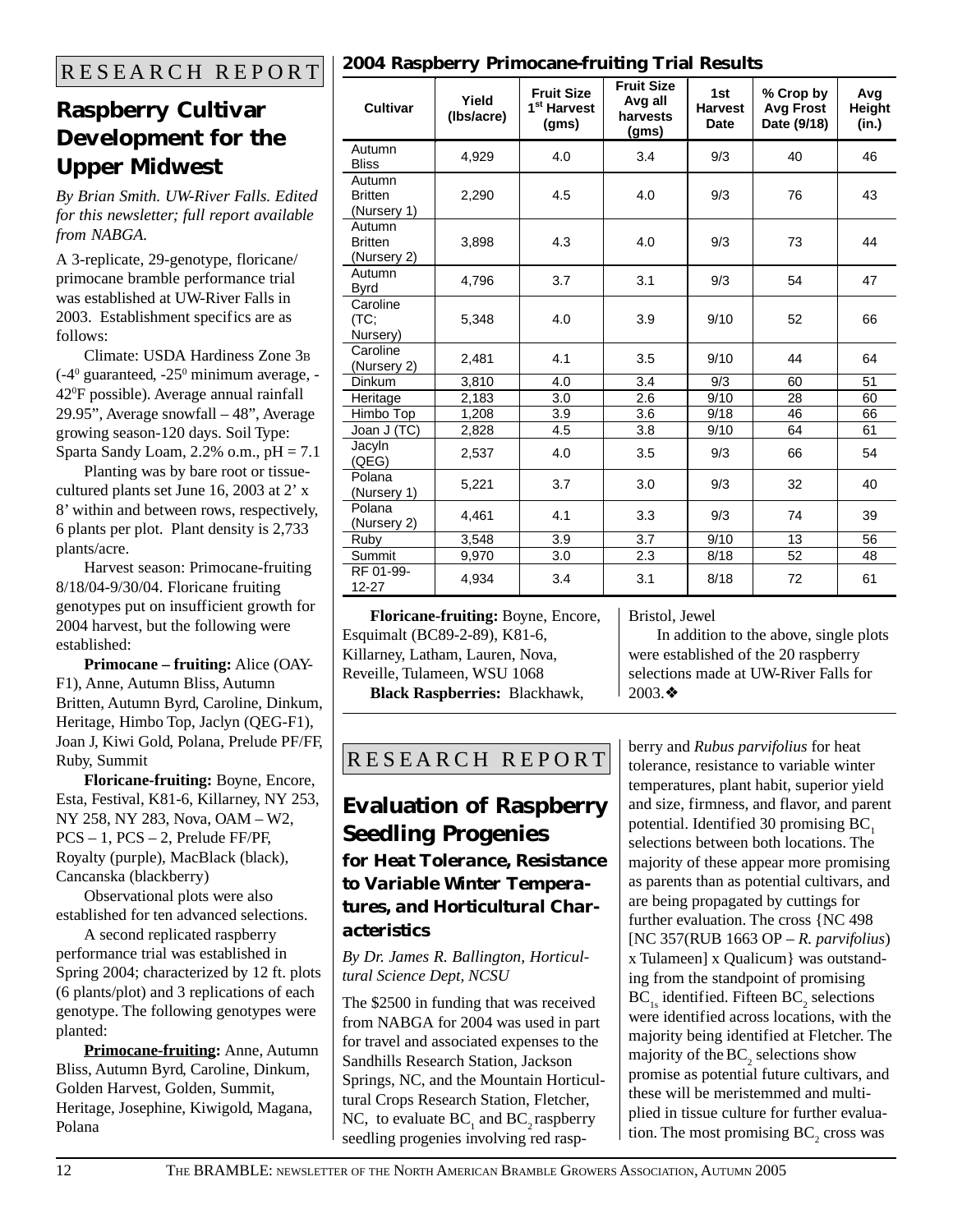Mandarin x Tulameen. In addition, four BC, selections were identified in the cross {Willamette Spine-free x NC 428 [ NC 177(*R. innominatus*) x Glen Prosen]} as potential parents, five in the  $F<sub>1</sub>$ progeny [OR/US 1650-2422(*R. niveus*) x Willamette Spine-free], six in the  $F<sub>1</sub>$ progeny [ NC 402 (RUB 1663 OP – *R. parvifolius*) x Tulameen], and three in the  $F_1$  progeny (NC 402 x Autumn Bliss). The remainder of the funds were used for supplies for trellising the seedlings from the half diallel cross study among red raspberry genotypes to determine the heritability of heat tolerance and resistance to variable winter temperatures.❖

Each research project funded by the NABG Research Foundation submits a progress report to the Foundation at the end of the year. Reports on all projects are printed in *The Bramble* over the course of the year. These are the lasat of the reports received in December 2004 for projects funded in February 2004. Starting with the next issue of *The Bramble,* reports from 2005 projects will be published

### **Polish Raspberry and Blackberry Breeding**

little coat. It could be used for fresh consumption and for processing. *Continued from page 11*

**Poranna Rosa:** Plants produce several strong, straight shoots, increasing to 1.5 m. high. Shoots are covered by plenty of thorns. It fruits on one-year shoots, fruiting situated one-third away from shoot end. Fruit are big, similar globe shape, yellow color, compact, with a good taste. Productivity is medium. It is a cultivar for fresh fruit consumption.

**Polesie:** Early primocane cultivar. Plants produce an average number of young, straight shoots. Fruits are big, elongated, dark red color. Fruiting on one-year shoots, early autumn. It does not need support.

### **Blackberries**

**Orkan:** Strong plant growth. It is a thorn-free cultivar; shoots are not entirely straight, ends of shoots twist in arches.

**John Armstrong New England Berry Company** 66 Beaver Brook Rd. Weston, CT 06883 Phone: 203-536-1928 cell 203-221-3193 h john@yankeeberry.com

#### **Henry Bierlink Washington Red Raspberry Commission** 1796 Front Street Lynden, WA 98264 Phone: 360-354-8767 w henry@red-raspberry.org www.red-raspberry.org

**David Cowan** P.O. Box 2970 Harbor, OR 97415 541-469-3404 h

**Douglas & Susan DeLeo Big Blue Plantation** 50563 M-43 Bangor, ME 49013 Phone: 269-427-5056 deleo@247-isp.com

**John Lewis**

**AgraPoint International Inc.** 10 Webster St., Suite210 Kentville NS B4N 1H7 Phone: 902-678-7722 w 902-670-4892 cell J.Lewis@agrapoint.ca www.agrapoint.ca

#### **Tom Peerbolt**

**Peerbolt Crop Management** 5261 North Princeton St. Portland, OR 97203 Phone: 503-289-7287 w 503-970-0922 cell tom@peerbolt.com www.peerbolt.com and www.nwipm.info

#### **Perry Rindfleisch**

**Perry's Berries** 15 Willow Tree Court Johnson City, TN 37604 Phone: 423-773-8333 cell perryridfleisch@comcast.net

### **Membership Directory Additions – Clip & Save**

Please welcome these members who have joined or renewed their memberships in NABGA since the last newsletter. The list above is formatted so you can clip or photocopy the page and fasten it into your membership directory.

Plants do not produce root suckers. Fruits are large or very large, cylindrical, black, glossy, acid in taste.

**Gazda:** Plant growth is medium. It is



a cultivar with a small number of small thorns. Plants are propagated by root suckers. Fruit shoots are short, with a lot of fruit. Fruits are medium sized or small, similar to globe, black and glossy, compact, firm, and with a very good taste.

The raspberry breeding programme has boosted Polish yearly fruit production, now estimated at 40,000 tons, from which 80% is exported to the EU market. The most significant fact is that within only a few years since the first primocane raspberry, 'Polana' was released; Polish autumn raspberries from this program have become dominant and are currently estimated at 60% of total production.❖